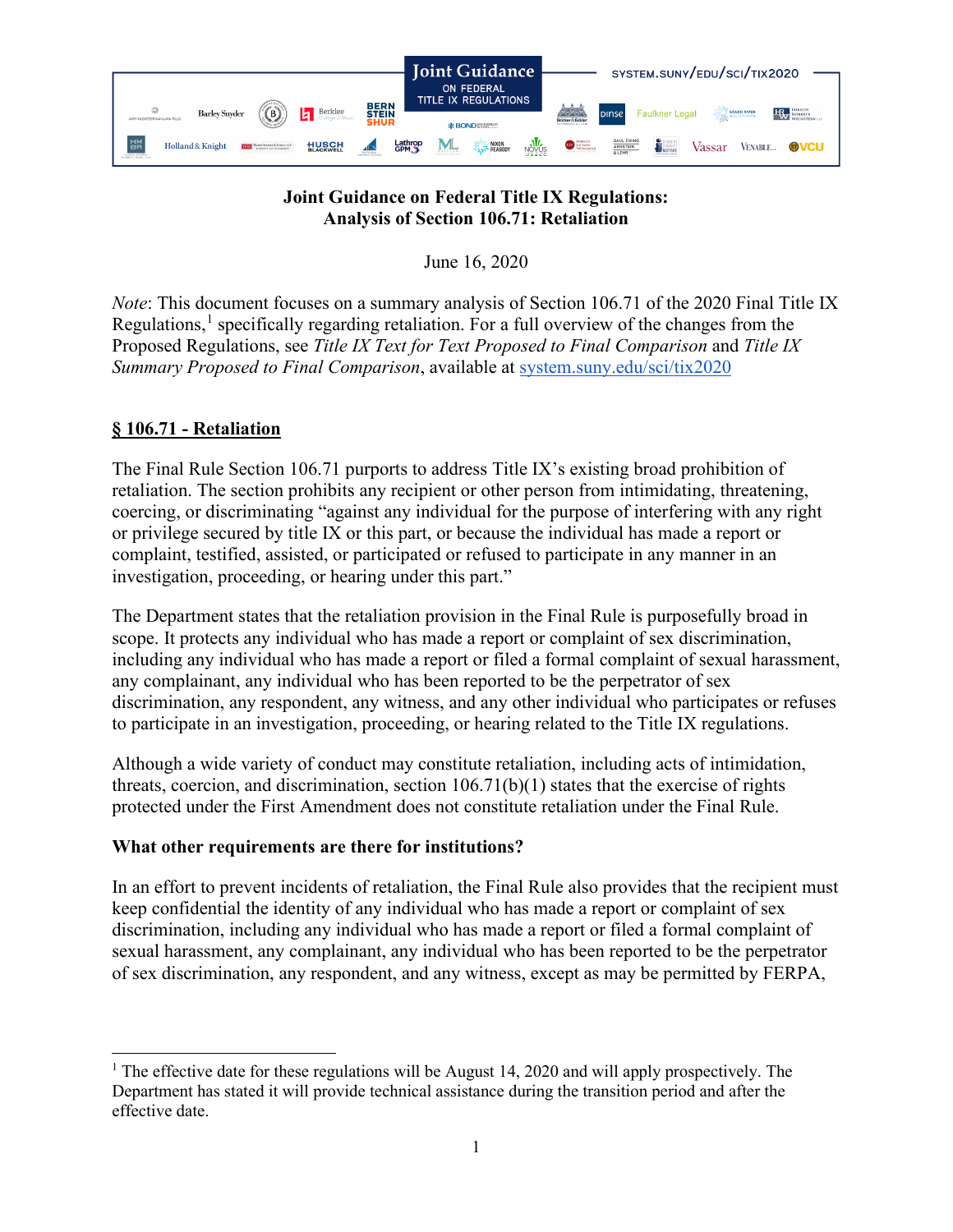or as required by law, or to carry out the purposes of 34 CFR part 106, including conducting an investigation, hearing, or judicial proceeding.

### **When can a charge of a code of conduct violation constitute retaliation?**

Charging an individual for a code of conduct violation that does not involve sex discrimination or sexual harassment, but arises out of the same facts or circumstances as a report or complaint of sex discrimination or sexual harassment, will constitute retaliation if it is for the purpose of interfering with any right or privilege secured by Title IX or the Final Rule.

In other words, under section 106.71, the determining factor for whether an additional code of conduct charge would be considered retaliatory is whether the charge is for the purpose of interfering with any right or privilege secured by Title IX or the Final Rule.

### *"Zero tolerance" and amnesty policies*

For example, if a recipient punishes a complainant or respondent for underage drinking, arising out of the same facts or circumstances as the report or formal complaint of sexual harassment, then such punishment constitutes retaliation *if the punishment is for the purpose of interfering*  with any right or privilege secured by Title IX or its implementing regulations. The Preamble states, however, that if a recipient always takes a zero tolerance approach to underage drinking and always imposes the same punishment, regardless of the circumstances, then imposing such a punishment would not be "for the purpose of interfering with any right or privilege" secured by Title IX and therefore would not constitute retaliation under the Final Rule. 85 Fed. Reg. 30026, 30356 (May 19, 2020).

Many institutions have adopted amnesty policies designed to encourage students to report incidents of sexual harassment by providing that the individual will not face disciplinary charges for certain code of conduct violations related to the incident of sexual harassment. Nothing in the Final Rule prevents or requires the adoption of such a provision. Instead the Final Rule provides that such code of conduct charges, if a recipient pursues them, will constitute retaliation *only if* such charges or resulting sanctions are imposed "for the purpose of interfering with the exercise of any person's rights under Title IX" or its regulations.

## *False statements*

The Final Rule also specifically addresses code of conduct violations related to false statements in the formal grievance process. Under  $\S$  106.71(b)(2), charging an individual with a code of conduct violation for making a materially false statement in bad faith during the grievance proceeding under the Final Rule does not constitute retaliation. Note, however, that the Final Rule provides that a determination regarding responsibility, alone, is not sufficient to conclude that any party made a materially false statement in bad faith. 85 Fed. Reg. at 30537.

#### *Failure to participate in the grievance process*

The preamble to the Final Rule does not address explicitly other potential code of conduct violations that may constitute retaliation, but institutions should note that the wording of the rule itself prohibits any actions against an individual "because the individual has made a report or